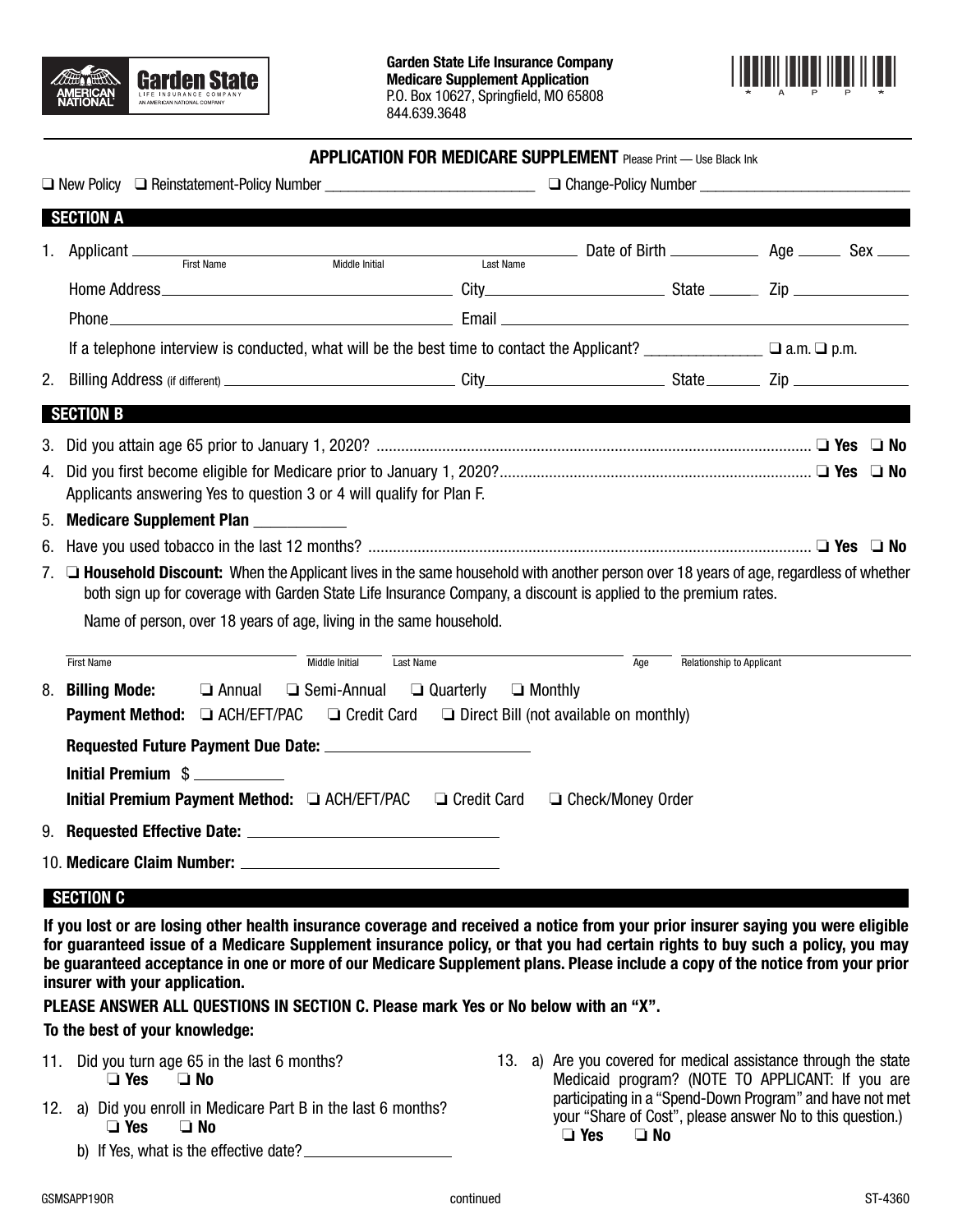## **SECTION C (continued)**

- 13. continued from page 1
	- b)If Yes, will Medicaid pay your premiums for this Medicare Supplement policy?<br> $\Box$  Yes  $\Box$  No
		- ❏ **Yes** ❏ **No**
	- c)If Yes, do you receive any benefits from Medicaid OTHER THAN payments toward your Medicare Part B premium? ❏ **Yes** ❏ **No**
- 14. a) Have you had coverage from any Medicare plan other than original Medicare within the past 63 days (for example, a Medicare Advantage plan, or a Medicare HMO or PPO)?

```
 ❏ Yes ❏ No
```
 b) If Yes, fill in your start and end dates below. If you are still covered under this plan, leave "END" blank.

 $START$  / / END / /

- c) If you are still covered under the Medicare plan, do you intend to replace your current coverage with this new Medicare Supplement policy?<br>  $\Box$  Yes  $\Box$  No ❏ **Yes** ❏ **No**
- d) Was this your first time in this type of Medicare plan? ❏ **Yes** ❏ **No**
- e) Did you drop a Medicare Supplement policy to enroll in the Medicare plan? ❏ **Yes** ❏ **No**
- 15. a) Do you have another Medicare Supplement policy in force? ❏ **Yes** ❏ **No**
	- b) If Yes, list company and plan.
	- c) If so, do you intend to replace your current Medicare Supplement policy with this policy?<br>  $\Box$  **Yes**  $\Box$  **No**  ❏ **Yes** ❏ **No** Company Plan
- 16. a) Have you had coverage under any other health insurance within the past 63 days? (For example, an employer, union or individual plan)

# ❏ **Yes** ❏ **No**

- b) If Yes, list company and policy type.
- c) What are your dates of coverage under the other policy? If you are still covered under the other policy, leave "END" blank. Company **Policy Type**

 $STAT$   $\frac{1}{2}$   $\frac{1}{2}$   $\frac{1}{2}$   $\frac{1}{2}$   $\frac{1}{2}$   $\frac{1}{2}$   $\frac{1}{2}$   $\frac{1}{2}$   $\frac{1}{2}$   $\frac{1}{2}$   $\frac{1}{2}$   $\frac{1}{2}$   $\frac{1}{2}$   $\frac{1}{2}$   $\frac{1}{2}$   $\frac{1}{2}$   $\frac{1}{2}$   $\frac{1}{2}$   $\frac{1}{2}$   $\frac{1}{2}$   $\frac{1}{2}$   $\frac{1}{2$ 

# **SECTION D**

## **COMPLETE IF APPLYING FOR MEDICARE SUPPLEMENT ON A NON-OPEN ENROLLMENT OR NON-GUARANTEE ISSUE BASIS.**

Height \_\_\_\_\_\_\_\_\_\_\_ Weight \_\_

**If the answer to any question in Section D (17-20h) is Yes, the application should not be submitted.**

- 17. Are you now bedridden, confined to a nursing home, assisted living facility or hospital, or receiving the services of a home health care agency?<br>  $\Box$  Yes  $\Box$  No ❏ **Yes** ❏ **No**
- 18. Within the past **10 years**, have you been treated for or diagnosed by a medical professional as having acquired immune deficiency syndrome (AIDS), AIDS related complex (ARC) or human immunodeficiency virus (HIV) infection? ❏ **Yes** ❏ **No**
- 19. Within the past **2 years**, have you:
	- a) had or been recommended to have medical tests or treatment or surgery which have not been done or for which results have not been given?<br> $\Box$  Yes  $\Box$  No

❏ **Yes** ❏ **No**

 b) been hospitalized 2 or more times or confined to a nursing home or required assistance or supervision by another person for dressing, eating, personal hygiene (bathing or toileting), walking or transferring to or from a bed or chair or suffered a fracture of the spine or hip?

❏ **Yes** ❏ **No** 

- c) required the use of a wheelchair, walker or cane? ❏ **Yes** ❏ **No**
- d) been advised to have cataract surgery or other eye surgery that has not been performed? ❏ **Yes** ❏ **No**
- 20. Do you now have or within the past **2 years** have you had or been advised to have treatment, surgery or to take prescription medication for:
	- a) cancer (excluding basal or squamous cell), Hodgkin's disease, leukemia, or melanoma; even if the conditions are in remission?
		- ❏ **Yes** ❏ **No**
	- b) congestive heart failure, coronary artery disease, peripheral vascular disease, circulatory disorder, heart disease, enlarged heart, transient ischemic attack, stroke, heart or heart valve surgery, angioplasty, cardiac defibrillator, pacemaker or stent implant?

❏ **Yes** ❏ **No** 

 c) uncontrolled or insulin dependent diabetes, amputation or eye disease due to diabetes, chronic cystitis, Addison's disease, kidney failure, nephritis, renal insufficiency or kidney dialysis or gangrene?

❏ **Yes** ❏ **No** 

- d) emphysema, chronic bronchitis, chronic obstructive pulmonary disease (COPD) or any chronic pulmonary disease requiring the use of oxygen?<br>  $\Box$  Yes  $\Box$  No ❏ **Yes** ❏ **No**
- e) ulcerative colitis, Crohn's disease, cirrhosis of the liver, hepatitis or any disease of the pancreas or prostate not cured by surgery or treatment? ❏ **Yes** ❏ **No**
- f) Paget's disease, rheumatoid or disabling arthritis, osteoporosis with fractures, lupus or connective tissue disorder?

❏ **Yes** ❏ **No**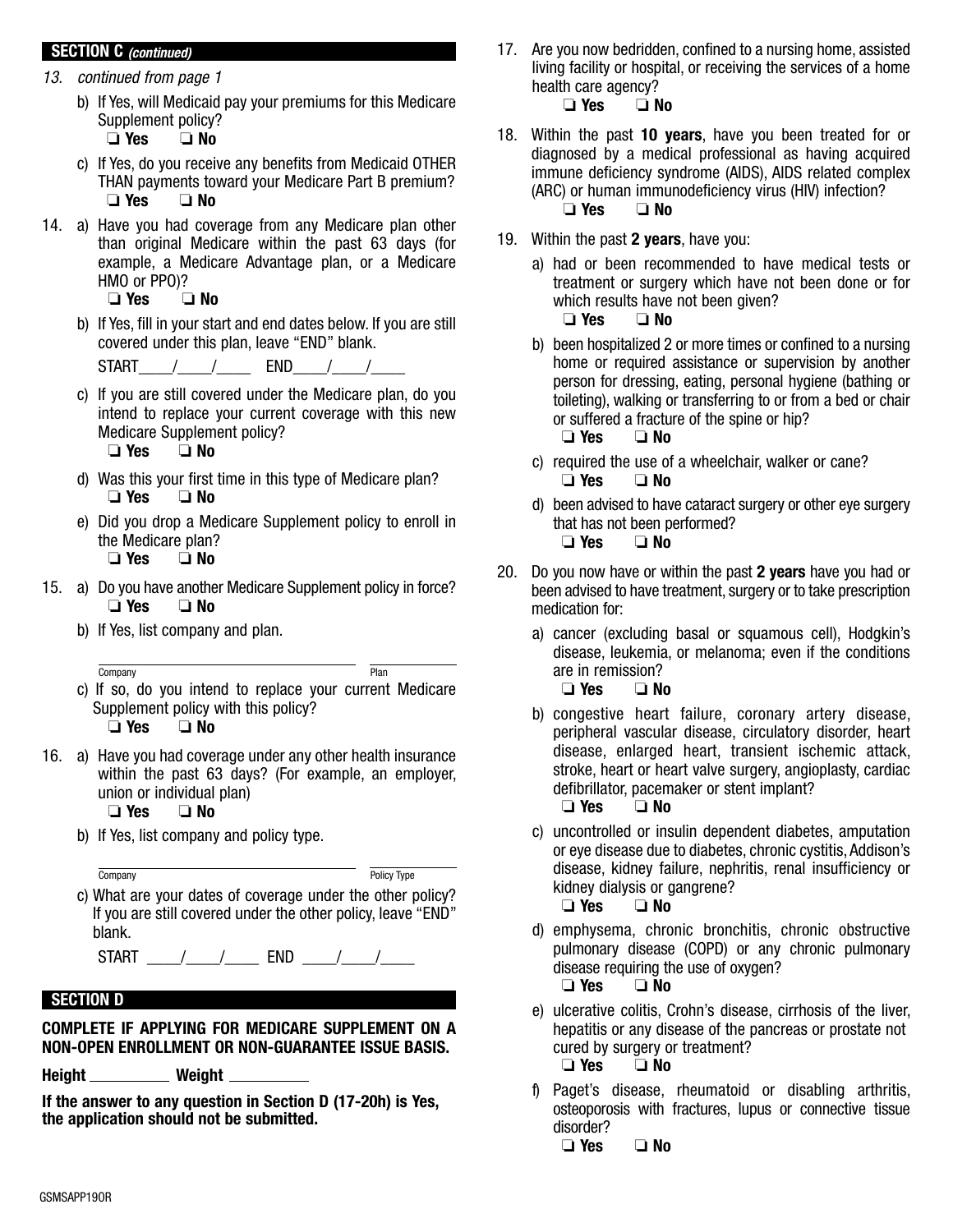#### **SECTION D (continued)**

20. continued from page 2

- g) mental or nervous disorder requiring psychiatric treatment, organic brain disorder, Alzheimer's disease, ALS (Lou Gehrig's disease), muscular dystrophy, myasthenia gravis, Parkinson's disease, multiple sclerosis, cerebral palsy, epilepsy, neuropathy, paralysis, dementia or other cognitive disorders or alcohol or drug abuse?..........❏ **Yes** ❏ **No**
- h) incontinence, any ostomy present due to disease, an organ transplant other than corneal? ....................................❏ **Yes** ❏ **No**
- 21. a) Within the past **2 years**, have you consulted a physician, been diagnosed or received treatment for any condition not listed above, including dizziness, vertigo, tremors, seizures, depression, anxiety, amputation, arthritis, asthma, osteoporosis, urinary incontinence, heart rhythm disorders, heart bypass or heart attack? ................❏ **Yes** ❏ **No**
	- b) If Yes, give information regarding diagnosis or condition:
- 22. a) Have you taken medication within the past 12 months?..................................................................................................❏ **Yes** ❏ **No**

b) If Yes, provide the medication name, dosage, diagnosis and frequency. (use an additional sheet if necessary)

| <b>Medication</b> | <b>Dosage and Frequency</b> | <b>Diagnosis</b> |
|-------------------|-----------------------------|------------------|
|                   |                             |                  |
|                   |                             |                  |
|                   |                             |                  |
|                   |                             |                  |

### **SECTION E**

## **NOTICE TO MEDICARE SUPPLEMENT APPLICANT**

### **The Applicant must read the following statements or the Agent must read the following statements to the Applicant.**

You do not need more than one Medicare Supplement policy. If you purchase this policy, you may want to evaluate your existing health coverage and decide if you need multiple coverages.

You may be eligible for benefits under Medicaid and may not need a Medicare Supplement policy.

If after purchasing this policy, you become eligible for Medicaid, the benefits and premiums under your Medicare Supplement policy can be suspended, if requested, during your entitlement to benefits under Medicaid for 24 months. You must request this suspension within 90 days of becoming eligible for Medicaid. If you are no longer entitled to Medicaid, your suspended Medicare Supplement policy (or, if that is no longer available, a substantially equivalent policy) will be reinstituted if requested within 90 days of losing Medicaid eligibility. If the Medicare Supplement policy provided coverage for outpatient prescription drugs and you enrolled in Medicare Part D while your policy was suspended, the reinstituted policy will not have outpatient prescription drug coverage, but will otherwise be substantially equivalent to your coverage before the date of the suspension.

If you are eligible for, and have enrolled in a Medicare Supplement policy by reason of disability and you later become covered by an employer or union-based group health plan, the benefits and premiums under your Medicare Supplement policy can be suspended, if requested, while you are covered under the employer or union-based group health plan. If you suspend your Medicare Supplement policy under these circumstances, and later lose your employer or union-based group health plan, your suspended Medicare Supplement policy (or, if that is no longer available, a substantially equivalent policy) will be reinstituted if requested within 90 days of losing your employer or union-based group health plan. If the Medicare Supplement policy provided coverage for outpatient prescription drugs and you enrolled in Medicare Part D while your policy was suspended, the reinstituted policy will not have outpatient prescription drug coverage, but will otherwise be substantially equivalent to your coverage before the date of the suspension.

Counseling services may be available in your state to provide advice concerning your purchase of Medicare Supplement insurance and concerning medical assistance through the state Medicaid program, including benefits as a Qualified Medicare Beneficiary (QMB) and a Specified Low-Income Medicare Beneficiary (SLMB).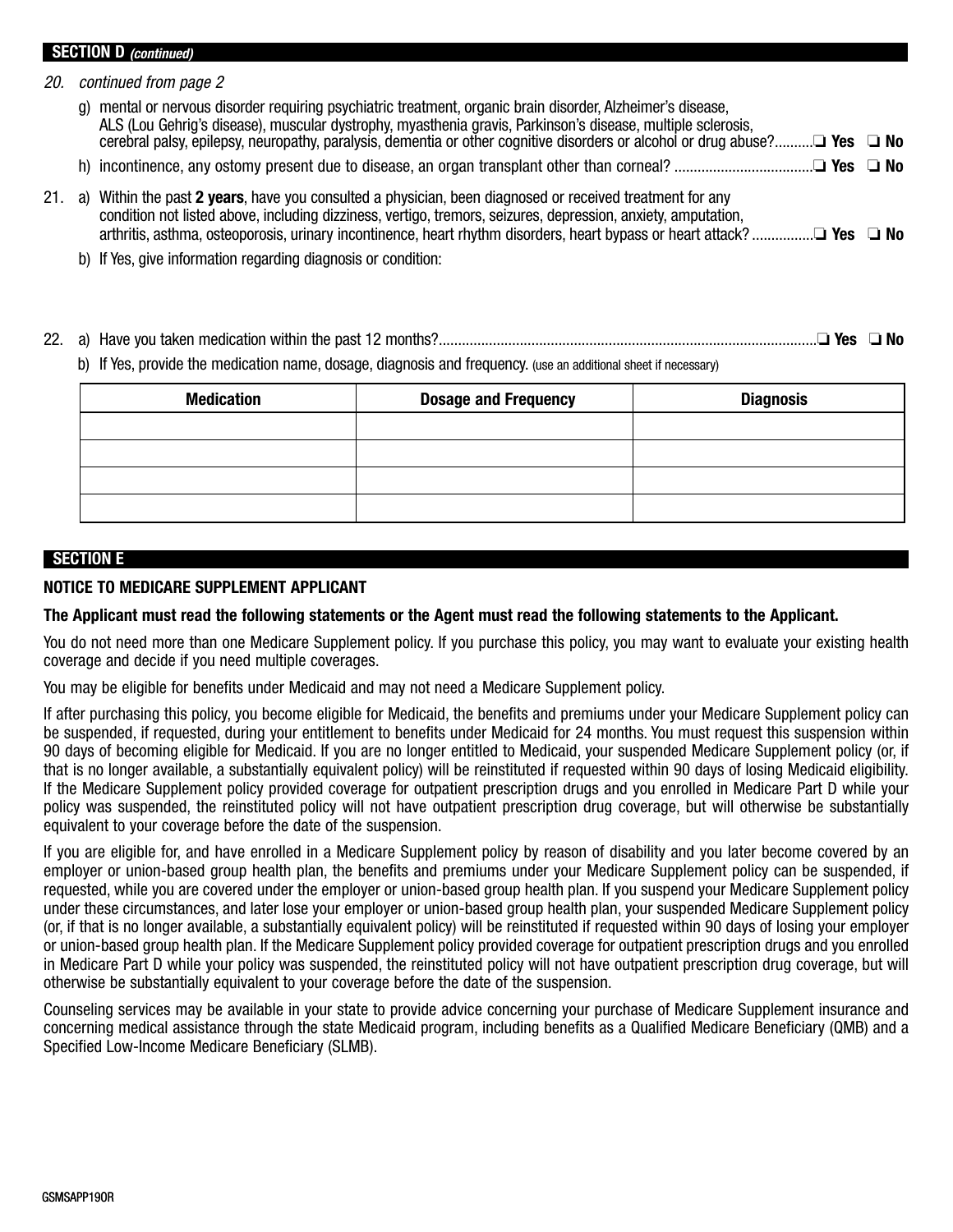#### **SECTION F**

**AGREEMENT** — I have read or had read to me my completed application (including the statements in Section E). My answers are true and complete. I understand my coverage, if issued, will begin on the date of issue shown in my policy. I realize any false statement or misrepresentation in my application may result in loss of coverage under my policy. Where applicable, I agree that my electronic or recorded signature serves as my original.

**FRAUD WARNING** — Any person who knowingly presents a false or fraudulent claim for payment of a loss or benefit or knowingly presents false information in an application for insurance may be guilty of a crime and may be subject to fines and confinement in prison. **Alaska:** A person who knowingly and with intent to injure, defraud, or deceive an insurance company files a claim containing false, incomplete, or misleading information may be prosecuted under state law. **Alabama**: Any person who knowingly presents a false or fraudulent claim for payment of a loss or benefit or who knowingly presents false information in an application for insurance is guilty of a crime and may be subject to restitution fines or confinement in prison, or any combination thereof. **Arkansas, Louisiana, Rhode Island and West Virgina:** Any person who knowingly presents a false or fraudulent claim for payment of a loss or benefit or knowingly presents false information in an application for insurance is guilty of a crime and may be subject to fines and confinement in prison. **Arizona:** Any person who knowingly presents a false or fraudulent claim for payment of a loss is subject to criminal and civil penalties. **California:** Any person who knowingly presents a false or fraudulent claim for the payment of a loss is guilty of a crime and may be subject to fines and confinement in state prison. **Colorado:** It is unlawful to knowingly provide false, incomplete, or misleading facts or information to an insurance company for the purpose of defrauding or attempting to defraud the company. Penalties may include imprisonment, fines, denial of insurance and civil damages. Any insurance company or agent of an insurance company who knowingly provides false, incomplete, or misleading facts or information to a policyholder or claimant for the purpose of defrauding or attempting to defraud the policyholder or claimant with regard to a settlement or award payable from insurance proceeds shall be reported to the Colorado Division of Insurance within the Department of Regulatory Agencies. **Delaware:** Any person who knowingly, and with intent to injure, defraud or deceive any insurer files a statement of claim containing any false, incomplete or misleading information is guilty of a felony. **District of Columbia:** It is a crime to provide false or misleading information to an insurer for the purpose of defrauding the insurer or any other person. Penalties include imprisonment and/or fines. In addition, an insurer may deny insurance benefits if false information materially related to a claim was provided by the applicant. **Florida:** Any person who knowingly and with intent to injure, defraud or deceive any insurance company files a statement of claim containing any false, incomplete, or misleading information is guilty of a felony of the third degree. **Idaho:** Any person who knowingly, and with intent to defraud any insurance company, files a statement containing any false, incomplete, or misleading information is guilty of a felony. **Indiana:** A person who knowingly and with intent to defraud an insurer files a statement of claim containing any false, incomplete, or misleading information commits a felony. **Kansas:** Any person who knowingly presents a false or fraudulent claim for payment of a loss or benefit or knowingly presents false information in an application for insurance may be guilty of a crime and subject to fines and confinement in prison as determined by a court of law. **Kentucky:** Any person who knowingly and with intent to defraud any insurance company or other person files a statement of claim containing any materially false information or conceals, for the purpose of misleading, information concerning any fact material thereto commits a fraudulent insurance act, which is a crime. **Maryland:** Any person who knowingly or willfully presents a false or fraudulent claim for payment of a loss or benefit or who knowingly or willfully presents false information in an application for insurance is guilty of a crime and may be subject to fines and confinement in prison. **Minnesota:** A person who files a claim with intent to defraud or helps commit a fraud against an insurer is guilty of a crime. **Ohio:** Any person who, with the intent to defraud or knowing that he is facilitating a fraud against an insurer, submits an application or files a claim containing a false or deceptive statement is guilty of insurance fraud. **Oklahoma:** Any person who knowingly, and with any intent to injure, defraud or deceive any insurer, makes any claim for the proceeds of an insurance policy containing any false, incomplete or misleading information is guilty of a felony. **Oregon:** Any person who knowingly and with the intent to defraud an insurance company, files a claim containing false, incomplete or misleading information material to such claim, may be guilty of insurance fraud. **Pennsylvania:** Any person who knowingly and with intent to defraud any insurance company or other person files an application for insurance or statement of claim containing any materially false information or conceals for the purpose of misleading, information concerning any fact material thereto commits a fraudulent insurance act, which is a crime and subjects such person to criminal and civil penalties. **Tennessee, Virginia and Washington:** It is a crime to knowingly provide false, incomplete or misleading information to an insurance company for the purpose of defrauding the company. Penalties include imprisonment, fines and denial of insurance benefits.

**ACKNOWLEDGMENT** — I have received the Outline of Coverage and Guide to Health Insurance for People with Medicare from the Agent.

Applicant's Signature **Date of the Contract of the Contract of the Contract of the Contract of the Contract of the Contract of the Contract of the Contract of the Contract of the Contract of the Contract of the Contract of** 

City State Zip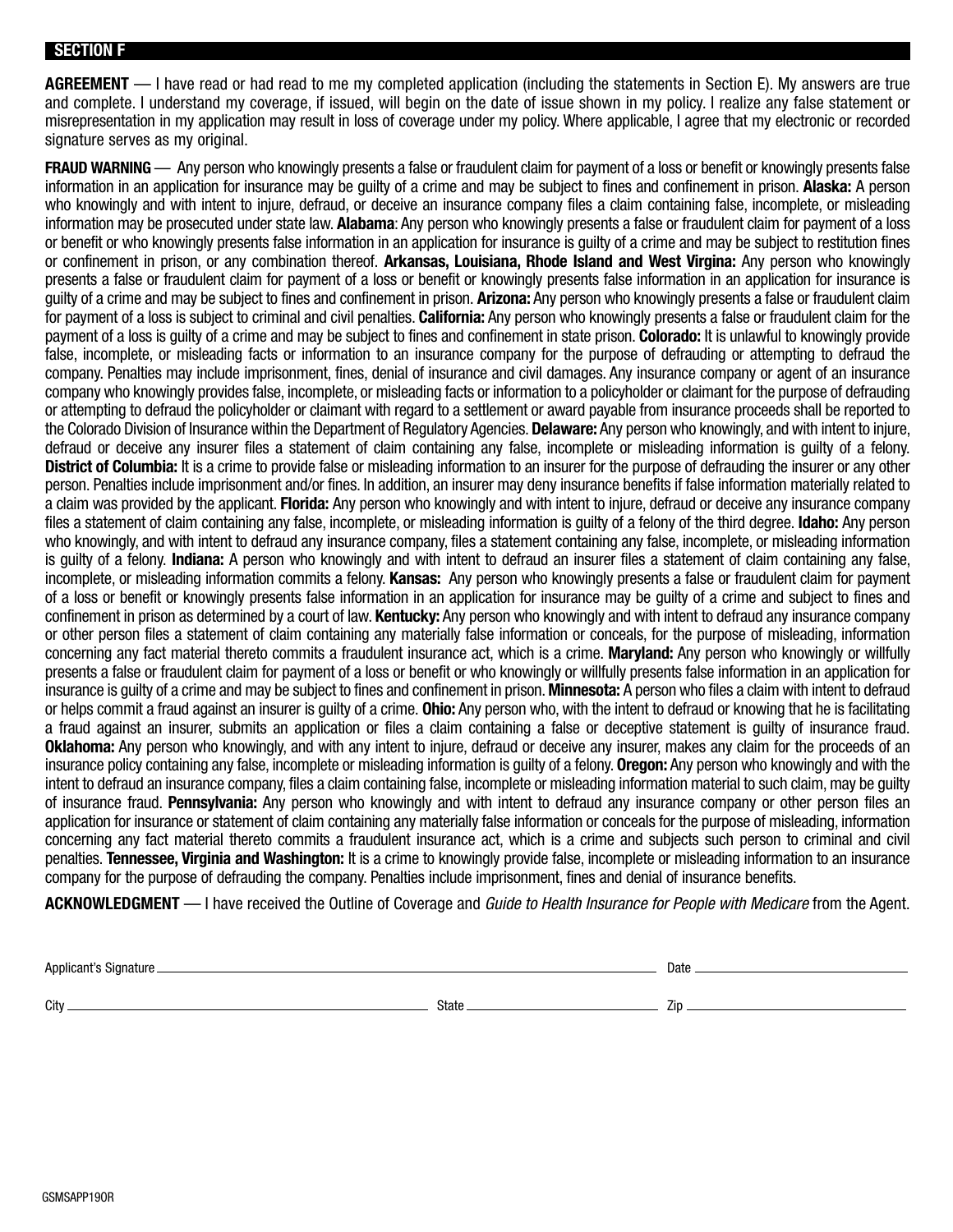

#### **AUTHORIZATION TO OBTAIN, RELEASE AND DISCLOSE MEDICAL INFORMATION**

I hereby authorize any: physician, medical practitioner, hospital, clinic or other medical related facility, insurance company, insurance support organization, business partner, pharmacy, pharmacy benefit manager, government agency, group policyholder, employer, benefit plan administrator, the MIB, Inc., the Department of Motor Vehicle Registration and paramedical facility to provide to GARDEN STATE LIFE INSURANCE COMPANY, or to any agent, attorney, consumer reporting agency or independent administrator, including medical record retrieval services or pharmaceutical services, acting on GARDEN STATE LIFE INSURANCE COMPANY or its reinsurers' behalf, information concerning advice, care or treatment sought by or provided to me and/or any other Applicant for coverage, including information relating to medical history, medical conditions, treatment, hospitalizations or confinements, ailments, and/or drug, alcohol or tobacco usage of the Applicant(s). It is understood that GARDEN STATE LIFE INSURANCE COMPANY underwriters, claim examiners, reinsurers, attorneys, or the medical director may disclose such health information to the aforementioned parties for purposes of underwriting, compliance, record clarification or explanation, or in response to litigation, summons, or subpoenas. I understand that after this information is disclosed, the recipient may redisclose it, resulting in loss of protection by federal regulations.

I understand that:

- 1) such information will be used by GARDEN STATE LIFE INSURANCE COMPANY for underwriting and insurability determinations;
- 2) I may refuse to sign this authorization and that my refusal to sign will affect my ability to obtain health insurance coverage;
- 3) a picture copy or photocopy of this authorization shall be as valid as the original; and
- 4) I, or my authorized representative, am/is entitled to receive a copy of this authorization upon request.

This authorization is valid from the date signed for a duration of 24 months. I understand I may revoke the authorization, except to the extent that action has been taken in reliance on this authorization, by sending written notice to the Health Underwriting Department of GARDEN STATE LIFE INSURANCE COMPANY, P.O. Box 1991, Galveston, Texas 77553. I may inspect or copy any information used or disclosed under this authorization, if signed. Where applicable, I agree that my electronic or recorded signature serves as my original.

Date **Applicant's Signature** 

Witness Personal Representative designated by signature above is hereby authorized to execute this instrument based on: (circle one) power of attorney, guardian, guardian-in-fact, payee representative or other\_\_\_\_\_\_\_\_\_\_\_\_\_\_\_\_\_\_\_\_\_\_\_\_ .

## **AUTHORIZATION FOR BILLING**

I am signing up for an automatic payment plan. I agree Garden State Life Insurance Company or its authorized agent may automatically debit my bank account or Credit Card for the amount due on or around the payment due date. I can cancel the automatic payment at any time by calling or writing Garden State Life Insurance Company or its authorized agent at least 30 days prior to the next due date. I agree that Garden State Life Insurance Company, its authorized agent, or my financial institution can cancel automatic payment for my account for any reason, at any time, with or without prior notice to me. I understand that \$25.00 will be charged for each transaction rejected for insufficient funds. I acknowledge that the origination of these debits to my account must comply with U.S. laws. I agree that this agreement remains in effect until cancelled by Garden State Life Insurance Company, its authorized agent, my financial institution, or me. I have a copy of this agreement and I know I can also contact the insurance company or its agent for a copy. I further agree that should any electronic debits be dishonored, whether with or without cause and whether intentionally or inadvertently, you shall be under no liability whatsoever even though such dishonor results in the forfeiture of insurance. Where applicable, I agree that my electronic or recorded signature serves as my original.

| Account Holder's Name                             |                                               | Account Holder's Signature (as it appears on bank records) | Date Signed         |     |
|---------------------------------------------------|-----------------------------------------------|------------------------------------------------------------|---------------------|-----|
| Insured's Name (if different than Account Holder) |                                               | Insured's Signature (if different than Account Holder)     | Date Signed         |     |
| <b>PLEASE SELECT ONE:</b>                         | <b>Bank Name</b>                              |                                                            |                     |     |
| $\Box$ Checking                                   | Citv                                          | State                                                      |                     | Zip |
| $\Box$ Savings                                    | Bank Routing Number                           |                                                            | Bank Account Number |     |
| □ Credit Card                                     | Credit Card ________________<br>Last 4 digits |                                                            | Profile ID_         |     |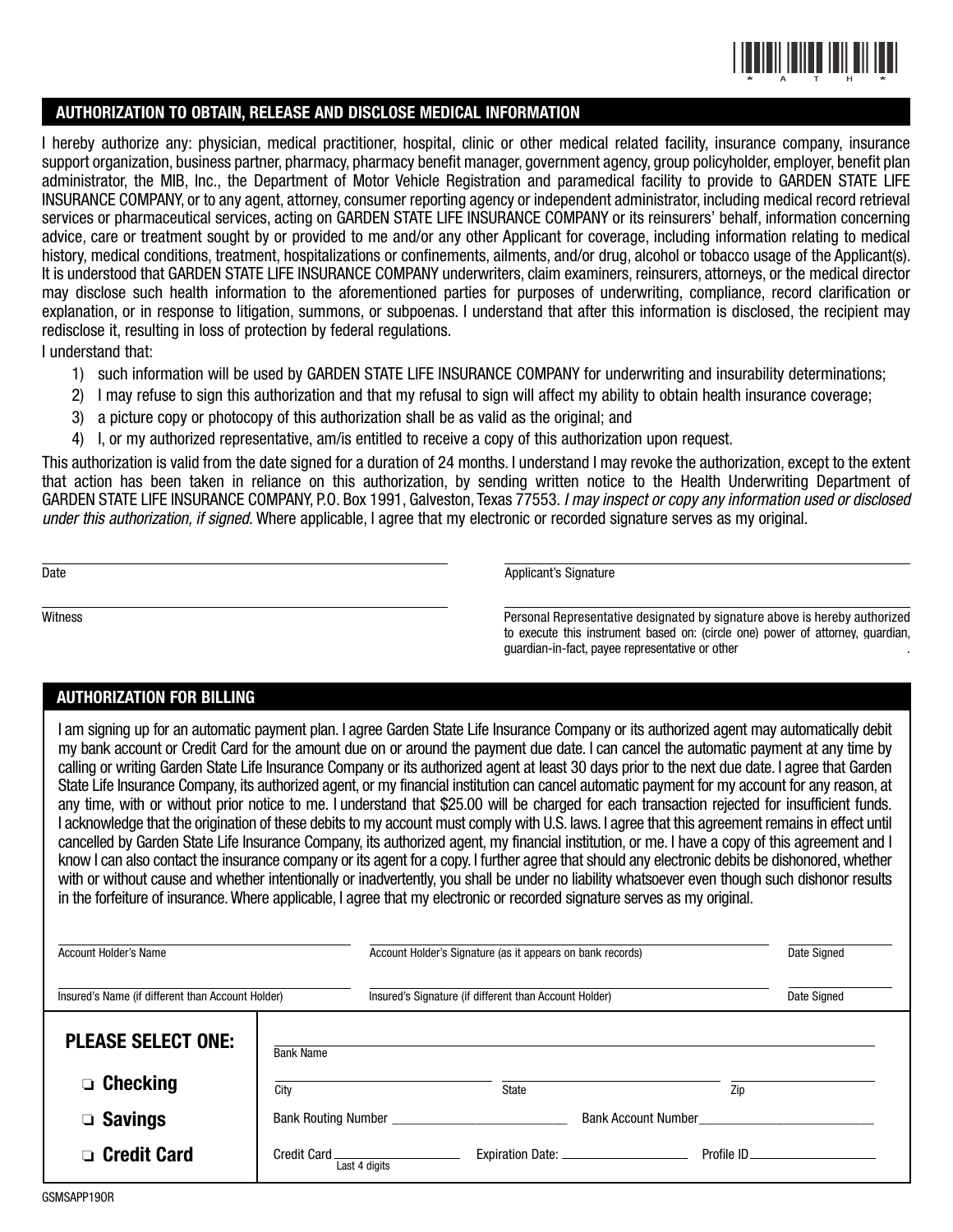

### **AGENT'S STATEMENT**

As Agent, I have complied with all legal and company requirements and if applicable, the Applicant has read and signed the Notice to Applicant Regarding Replacement.

I hereby certify that all information set forth in the application is complete and correct to the best of my knowledge and was accurately recorded.

If applicable, the outline of coverage, Guide to Health Insurance for People with Medicare and a copy of the appropriate form(s) and/or disclosure(s) have been provided to the Applicant.

Agents shall list any other health insurance policies they have sold to the Applicant.

List policies which are still in force.

List policies sold in the past five (5) years that are no longer in force.

## **AGENT INFORMATION**

| <b>Mail Policy to:</b> $\Box$ Insured $\Box$ Agent |  |  |  |  |  |
|----------------------------------------------------|--|--|--|--|--|

**Special Requests:**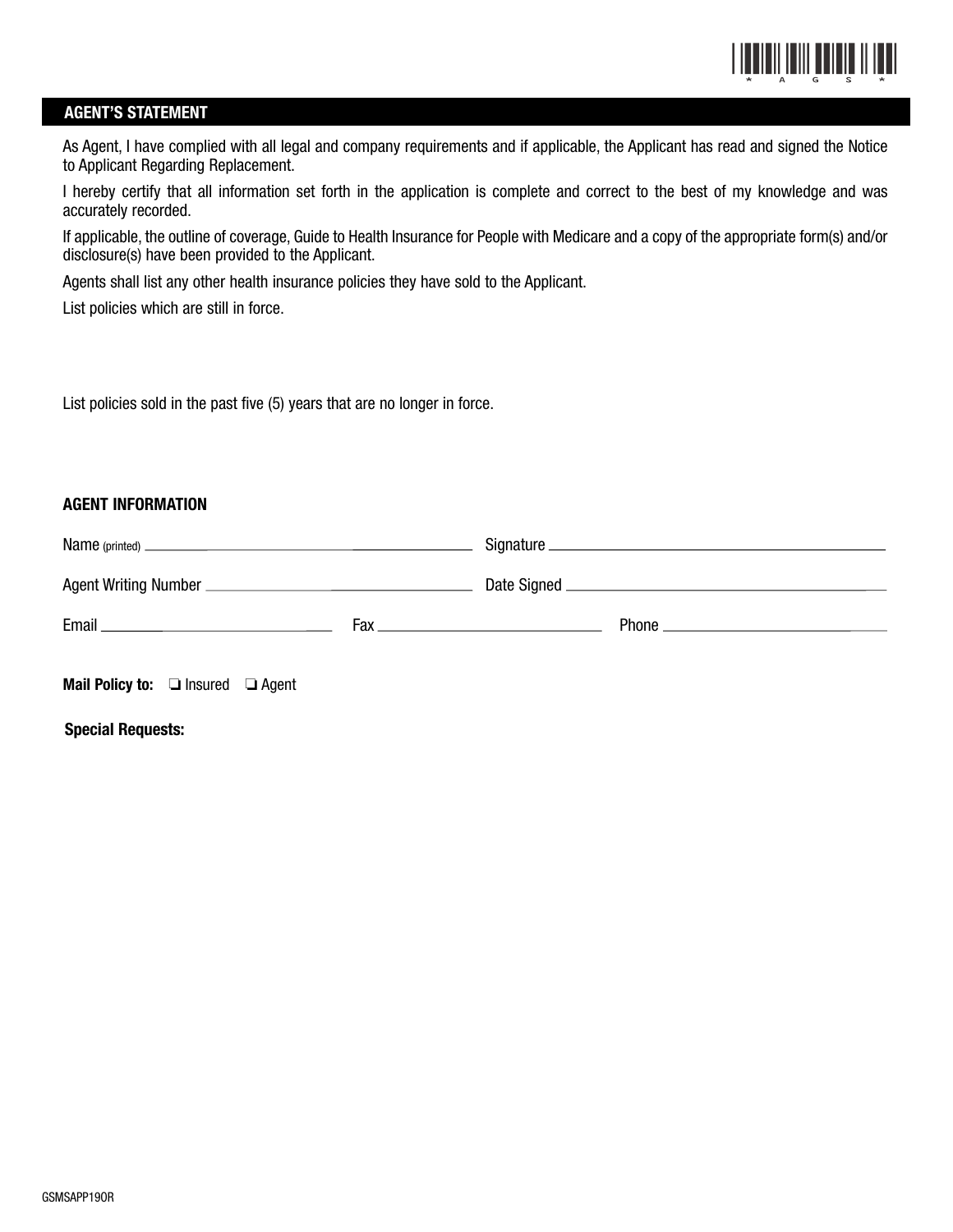| IF INITIAL PREMIUM IS COLLECTED BY CHECK OR MONEY ORDER IT MUST ACCOMPANY APPLICATION. ALL CHECKS AND<br>MONEY ORDERS MUST BE PAYABLE TO GARDEN STATE LIFE INSURANCE COMPANY. If a policy is not issued, the initial premium<br>will be refunded to the Applicant. If a policy is issued, coverage will begin on the effective date shown in the policy. |  |  |      |  |  |  |
|----------------------------------------------------------------------------------------------------------------------------------------------------------------------------------------------------------------------------------------------------------------------------------------------------------------------------------------------------------|--|--|------|--|--|--|
|                                                                                                                                                                                                                                                                                                                                                          |  |  | Date |  |  |  |
|                                                                                                                                                                                                                                                                                                                                                          |  |  |      |  |  |  |
| Applicant's Signature                                                                                                                                                                                                                                                                                                                                    |  |  |      |  |  |  |
|                                                                                                                                                                                                                                                                                                                                                          |  |  |      |  |  |  |

## **DISCLOSURE NOTICE**

In connection with your application, Garden State Life Insurance Company, or its reinsurers, may obtain medical and other information for evaluation purposes. Garden State Life Insurance Company may obtain that information from the MIB, Inc. or any medical professional, medically related facility, insurance support organization or insurance company who possesses information about the care, treatment or advice given you or your family. That information could concern drugs, alcoholism or mental illness. Garden State Life Insurance Company may also obtain an investigative consumer report on you.

MIB, Inc. Pre-notification – Information regarding your insurability will be treated as confidential. Garden State Life Insurance Company or its reinsurers may, however, make a brief report thereon to MIB, Inc., formerly known as Medical Information Bureau, a not-for-profit membership organization of insurance companies, which operates an information exchange on behalf of its members. If you apply to another MIB, Inc. member company for life or health insurance coverage, or a claim for benefits is submitted to such a company, MIB, Inc., upon request, will supply such company with the information about you in its file.

Upon receipt of a request from you, MIB, Inc. will arrange disclosure of any information in your file. Please contact MIB, Inc. at 866.692.6901. If you question the accuracy of the information in MIB, Inc.'s file, you may contact MIB, Inc. and seek a correction in accordance with the procedures set forth in the federal Fair Credit Reporting Act. The address of MIB, Inc.'s information office is 50 Braintree Hill Park, Suite 400, Braintree, Massachusetts 02184-8734.

Garden State Life Insurance Company, or its reinsurers, may also release information from its file to other insurance companies to whom you may apply for life or health insurance, or to whom a claim for benefits may be submitted. Information for consumers about MIB, Inc. may be obtained on its website at www.mib.com.

Fair Credit Reporting Act Pre-notification – Federal and state laws require notification that, with your application, we may request an investigative consumer report. In addition, such a report may be requested subsequently to update our records or if you apply for additional coverage. Upon written request, we will inform you whether or not an investigative consumer report was requested and, if such report was requested, the address and telephone number of the investigative agency to which the request was made. By contacting the local office and providing the proper identification, you may inspect, or for the appropriate fee, receive a copy of such report. Typically, the report will contain information as to character, general reputation, personal characteristics, and mode of living, which information is obtained through an interview with you or an adult member of your family, employers or business associates, financial sources, friends, neighbors, or others with whom you are acquainted. The information will consist, when applicable, of a confirmation of your identity, age, residence, marital status, and past and present employment including occupational duties, financial information, driving record, sports and recreational activities, health history, use of alcohol or drugs if any, living conditions and type of community.

**GARDEN STATE LIFE INSURANCE COMPANY** • P.O. Box 10627 • Springfield, MO 65808 • 844.639.3648